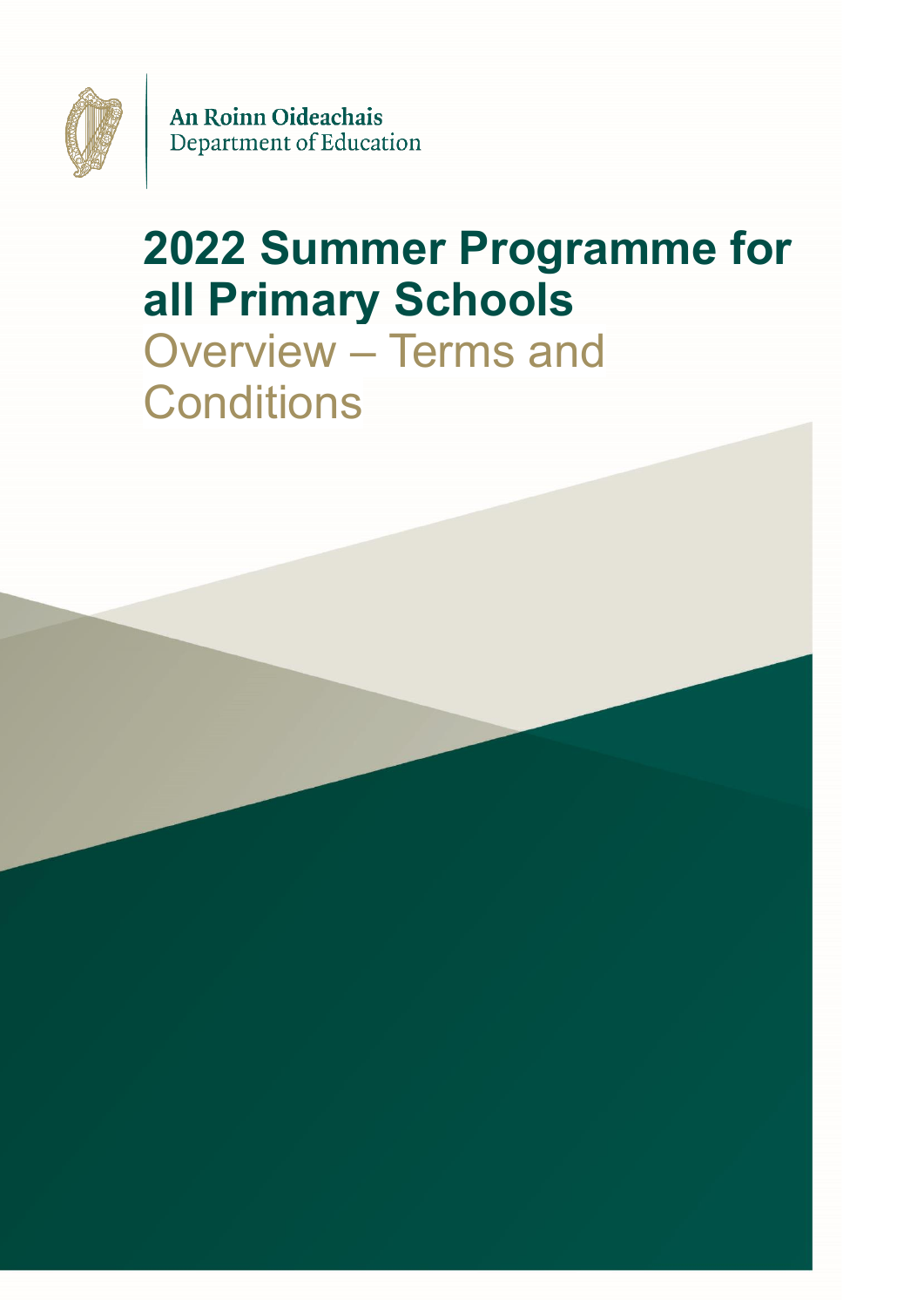## **Contents**

| <b>Background</b>                                            |                | $\overline{\mathbf{4}}$ |
|--------------------------------------------------------------|----------------|-------------------------|
| Summer Programme 2022                                        | 4              |                         |
| <b>Summer programme for all Primary schools</b>              |                | 5                       |
| <b>Primary Inclusion Programme</b>                           |                | 6                       |
| Pupil eligibility                                            | 6              |                         |
| <b>Duration of Programme</b>                                 | $\overline{7}$ |                         |
| Staffing allocation - Number of groups                       | $\overline{7}$ |                         |
| Minimum pupil numbers required                               | $\overline{7}$ |                         |
| <b>Special Class and Special School Programme</b>            |                | 8                       |
| Pupil eligibility                                            | 8              |                         |
| Duration of programme                                        | 8              |                         |
| Staffing allocation                                          | 8              |                         |
| Minimum pupil numbers required                               | 8              |                         |
| Literacy and Numeracy Summer Camp Programme/Campaí Samhraidh |                | 9                       |
| Pupil eligibility                                            | 9              |                         |
| Duration of programme                                        | 9              |                         |
| Staffing allocation                                          | 9              |                         |
| Minimum pupil numbers required                               | 9              |                         |
| Staff training                                               | 9              |                         |
| <b>Application process</b>                                   |                | 10                      |
| <b>Online Registration Portal</b>                            | 10             |                         |
| <b>Resource Allocation Appeals</b>                           | 10             |                         |
| <b>Staffing resources</b>                                    |                | 11                      |
| <b>Overseer Role</b>                                         | 11             |                         |
| <b>Preparation Hours</b>                                     | 11             |                         |
| Recruitment of external staff                                | 12             |                         |
| Recruitment of graduate teachers                             | 12             |                         |
| Recruitment of PME student teachers                          | 13             |                         |
| Recruitment of undergraduate student teachers                | 13             |                         |
| <b>Staff information</b>                                     |                | 15                      |
| Payment rates                                                | 15             |                         |
| Substitute rates of pay                                      | 15             |                         |
| Eligibility of teachers/SNAs on approved leave               | 15             |                         |
| <b>Retired teachers</b>                                      | 15             |                         |
| <b>Payment process</b>                                       |                | 16                      |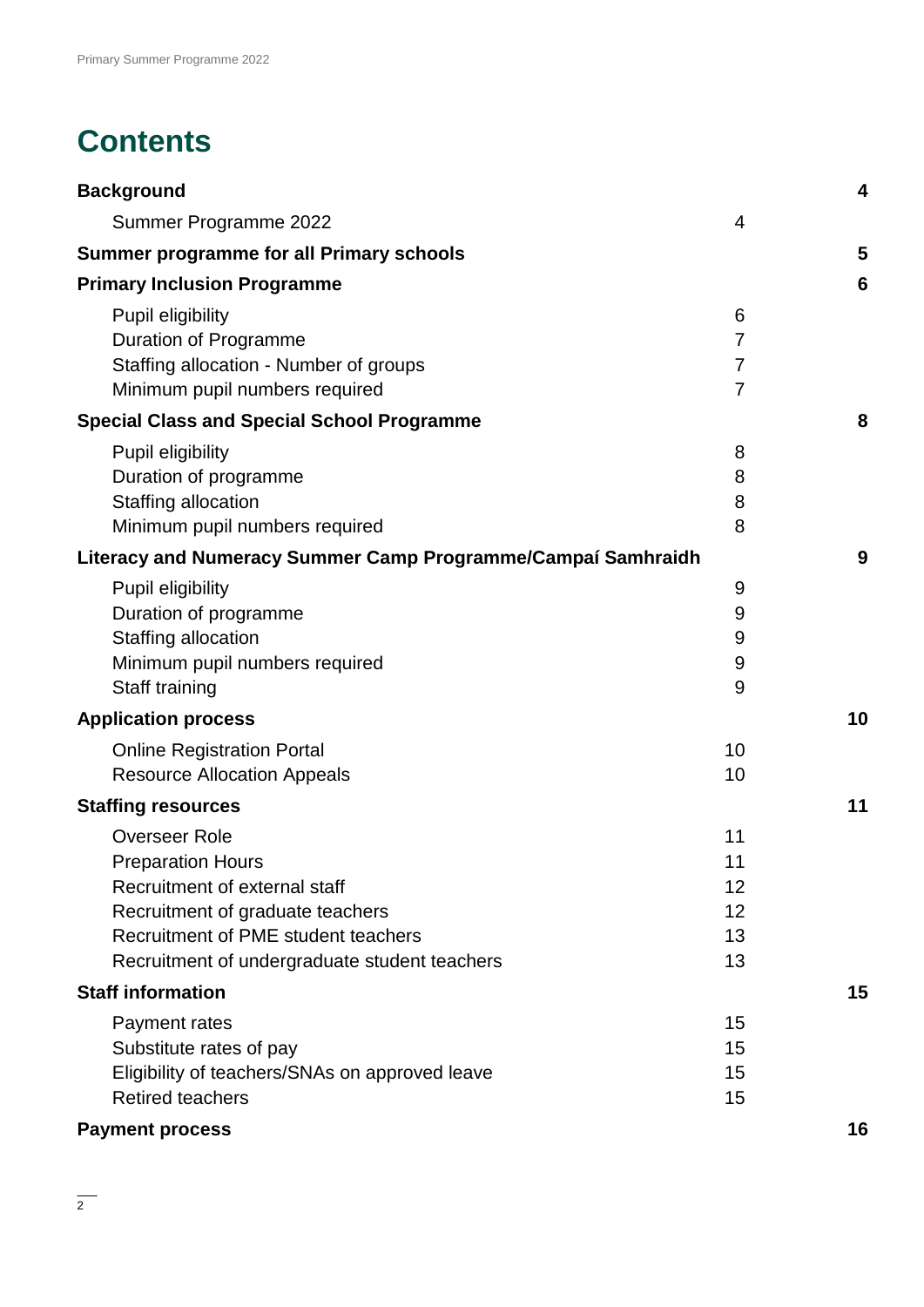| <b>Additional supports</b>                                         |    | 17 |
|--------------------------------------------------------------------|----|----|
| Capitation                                                         | 17 |    |
| Transport                                                          | 17 |    |
| <b>Further information</b>                                         |    | 18 |
| Irish language                                                     | 18 |    |
| <b>Public Health Guidelines</b>                                    | 18 |    |
| Length of school day                                               | 18 |    |
| Inclusion Programme and Special Class and Special School Programme | 18 |    |
| <b>DEIS Literacy and Numeracy Camps</b>                            | 18 |    |
| <b>Queries and Support</b>                                         |    | 19 |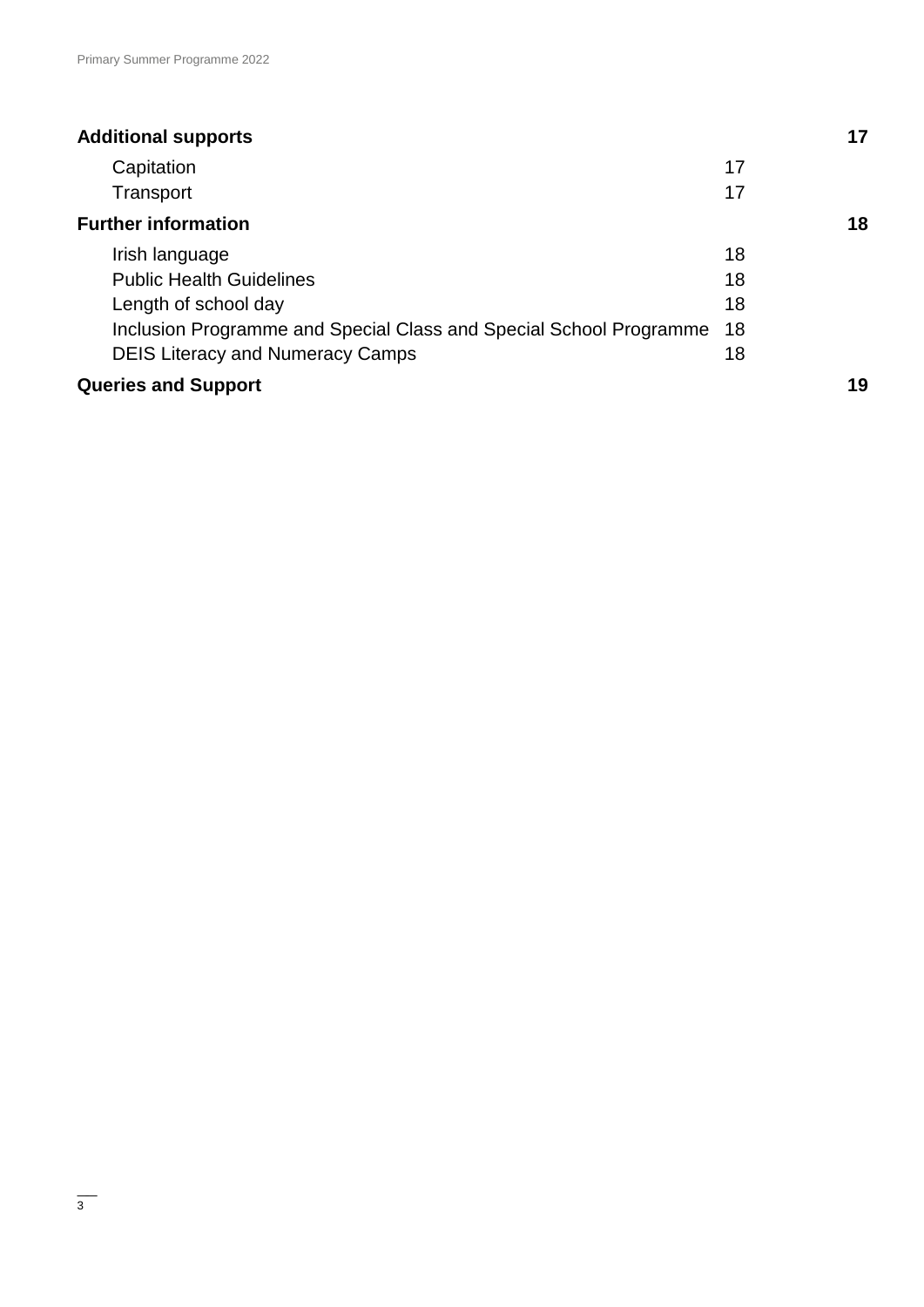### <span id="page-3-0"></span>**Background**

#### **Impact of COVID-19 on the education of pupils with complex needs and pupils at risk of educational disadvantage.**

The COVID-19 pandemic and associated disruption to education has had adverse consequences for many children and their families. The effect on children with complex SEN and those at greatest risk of educational disadvantage is even greater.

While significant work has been carried out at school level to encourage all pupils to engage in learning over this period, not all pupils have engaged. The disruption in education is having a negative impact on the lives and wellbeing of many children with complex SEN and their families. The interruption of the regular school routine, social interaction with friends and other school supports has presented a risk of regression in the learning, social and emotional development and wellbeing of these children. There is a risk that some pupils will find it challenging to transition successfully to a more senior class or to reengage with school in September 2022.

#### <span id="page-3-1"></span>**Summer Programme 2022**

This year's summer programme is building upon 2021's programme. Once again, all schools (primary and-post primary) will continue to be encouraged to provide school-based summer programmes.

The programme's aims are to support pupils' ongoing engagement with education, to build their confidence and increase their motivation, promote wellbeing and for some who are at key transition stages, help to ensure they can progress to their planned educational placement next September along with their peers.

A school-based programme provides a more holistic experience for pupils and helps keep the connection with school and peers. The Department is therefore continuing to seek the involvement of additional schools by providing all primary schools with the opportunity to provide summer programmes this year.

#### **Measures to encourage schools to offer the programme**

Enhanced measures will again be put in place to encourage schools to offer the programme, including measures to reduce the administrative burden, provision of funding to schools towards preparation and overseeing of the programmes and provision to recruit newly qualified teachers graduating this summer. Additionally, undergraduate student teachers who have registered with the Teaching Council under Route 5 can work on the programme in 2022. Also, participating schools will submit claims through the Department's Esinet system which will facilitate the earlier payment of staff who work on the programme.

While many principals will wish to continue with organising and running the programme in their schools, the 2022 Summer Programme permits principals to delegate these functions to other members of staff through the Overseer role and preparation hours. The Overseer and preparation roles provide an exciting personal opportunity for teachers to develop their leadership skills and experience with recognition at a whole-school level.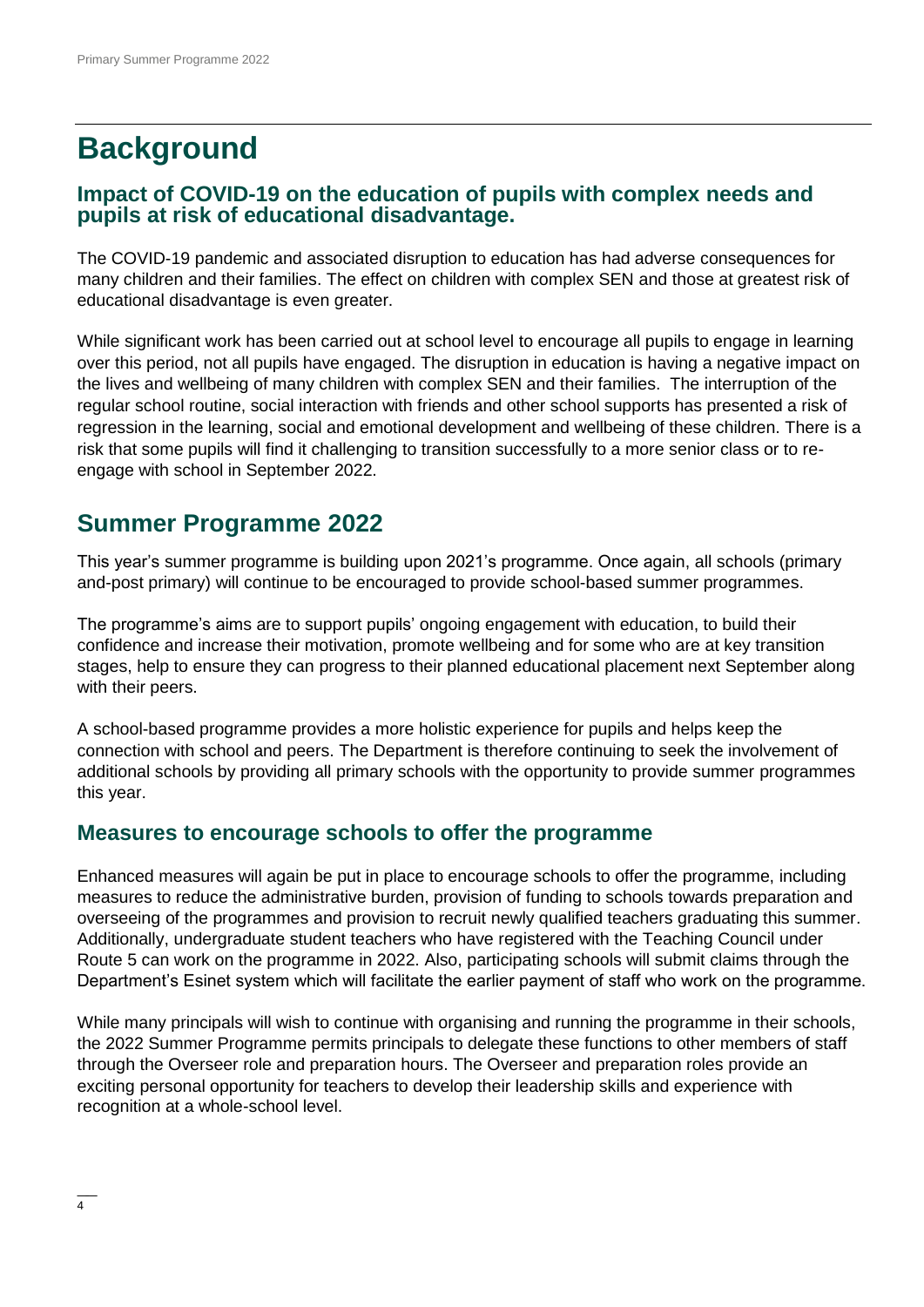### <span id="page-4-0"></span>**Summer programme for all Primary schools**

There are three programmes available at primary level for Summer 2022:

| <b>Programme</b>                                             | <b>Available to:</b>                                                                                     |  |
|--------------------------------------------------------------|----------------------------------------------------------------------------------------------------------|--|
| <b>Primary Inclusion Programme</b>                           | Primary mainstream schools<br>$\bullet$<br>(including DEIS schools).                                     |  |
| Special Class and Special School<br>Programme                | All special schools<br>Special Classes at primary level<br>$\bullet$<br>(including DEIS primary schools) |  |
| <b>Literacy and Numeracy Summer</b><br>Camp/Campai Samhraidh | All DEIS primary schools<br>$\bullet$                                                                    |  |

The features of each programme are outlined below: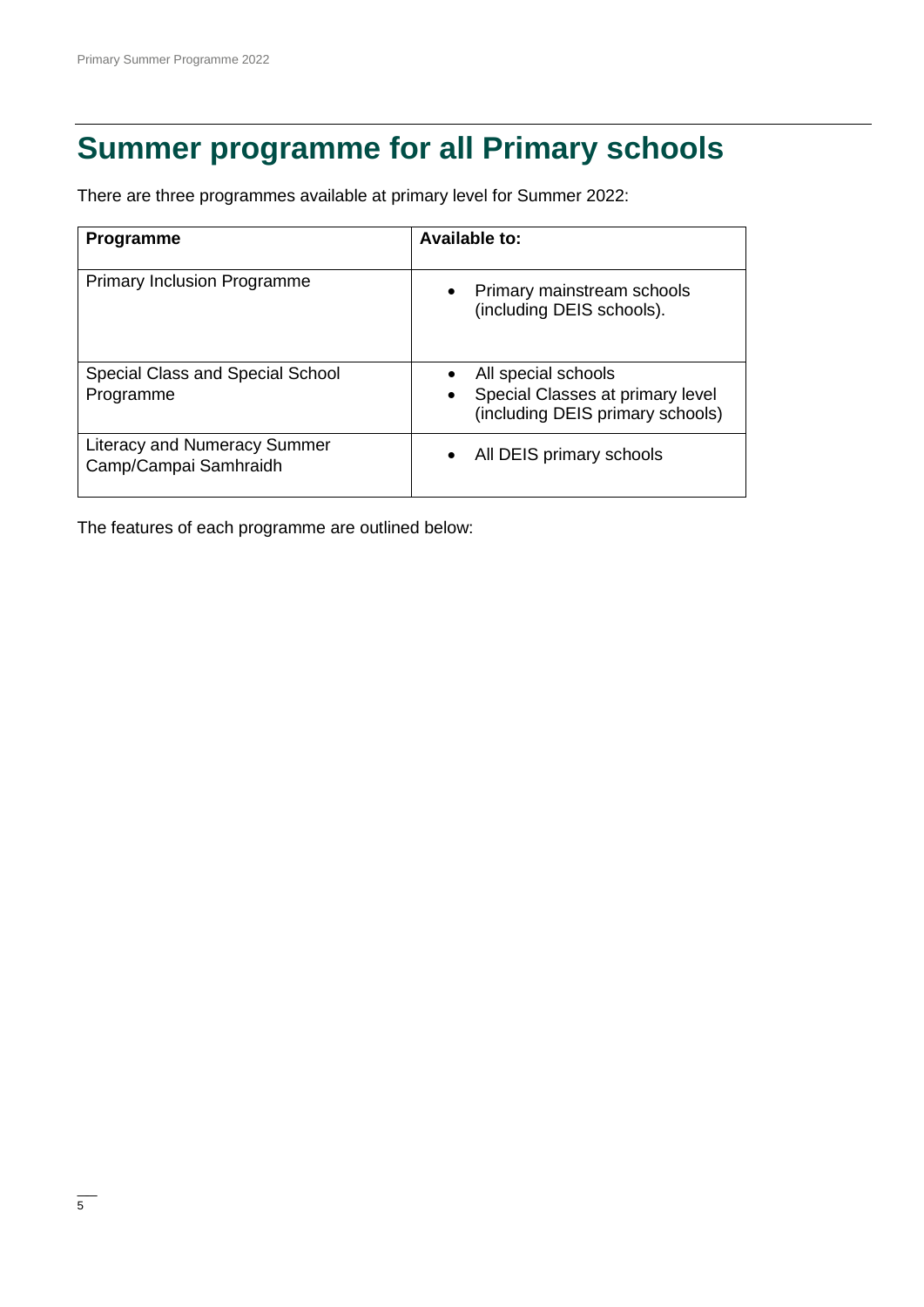## <span id="page-5-0"></span>**Primary Inclusion Programme**

### <span id="page-5-1"></span>**Pupil eligibility**

The Primary Inclusion Programme is open to pupils who have complex needs and those who are most at risk of educational disadvantage.

For the purposes of the Primary Inclusion Programme, pupils with complex needs are defined as:

Students presenting with the most significant needs in mainstream classes in primary schools who are accessing the highest level of the Continuum of Support (School Support Plus). This will include a small number of students with enduring needs which significantly affect their capacity to learn, to function independently and to participate in education. These students require highly individualised and differentiated learning programmes that are significantly different to their peers. These students may present with the following:

- $\triangleright$  Significant needs with physical and/or sensory functioning (including students who are Deaf or have severe to profound hearing loss and students who are blind or have a severe to profound visual impairment)
- $\triangleright$  Significant needs in cognitive functioning and independence/daily living skills (including students who have moderate to severe OR significant/profound learning disability)
- $\triangleright$  Significant needs in social communication, social interaction combined with rigid repetitive patterns of behaviour (including students with Autism)
- $\triangleright$  Students with Down syndrome
- $\triangleright$  Students with severe OR significant emotional behavioural needs to the extent that these behaviours of concern are impacting on a student's ability to learn, to function independently and to participate fully in school life.

Children who meet the above criteria and are entering primary school in September 2022 are also eligible for the programme.

Once places have been allocated to pupils with complex needs as outlined above, schools may offer places to pupils who they consider to be at risk of educational disadvantage.

The following is a guide to assist schools in identifying and selecting pupils for the remaining places following the allocation to pupils with complex needs:

- $\triangleright$  Pupils already identified by the school as being most at risk of educational disadvantage and at risk of early school leaving
- $\triangleright$  Pupils accessing SET or SNA school supports during the school year
- $\triangleright$  Pupils who could not access or participate in online learning due to their domestic circumstances or home environment
- $\triangleright$  Pupils who have missed significant periods of school or who have been identified as having poor attendance
- $\triangleright$  Pupils from Traveller and Roma communities.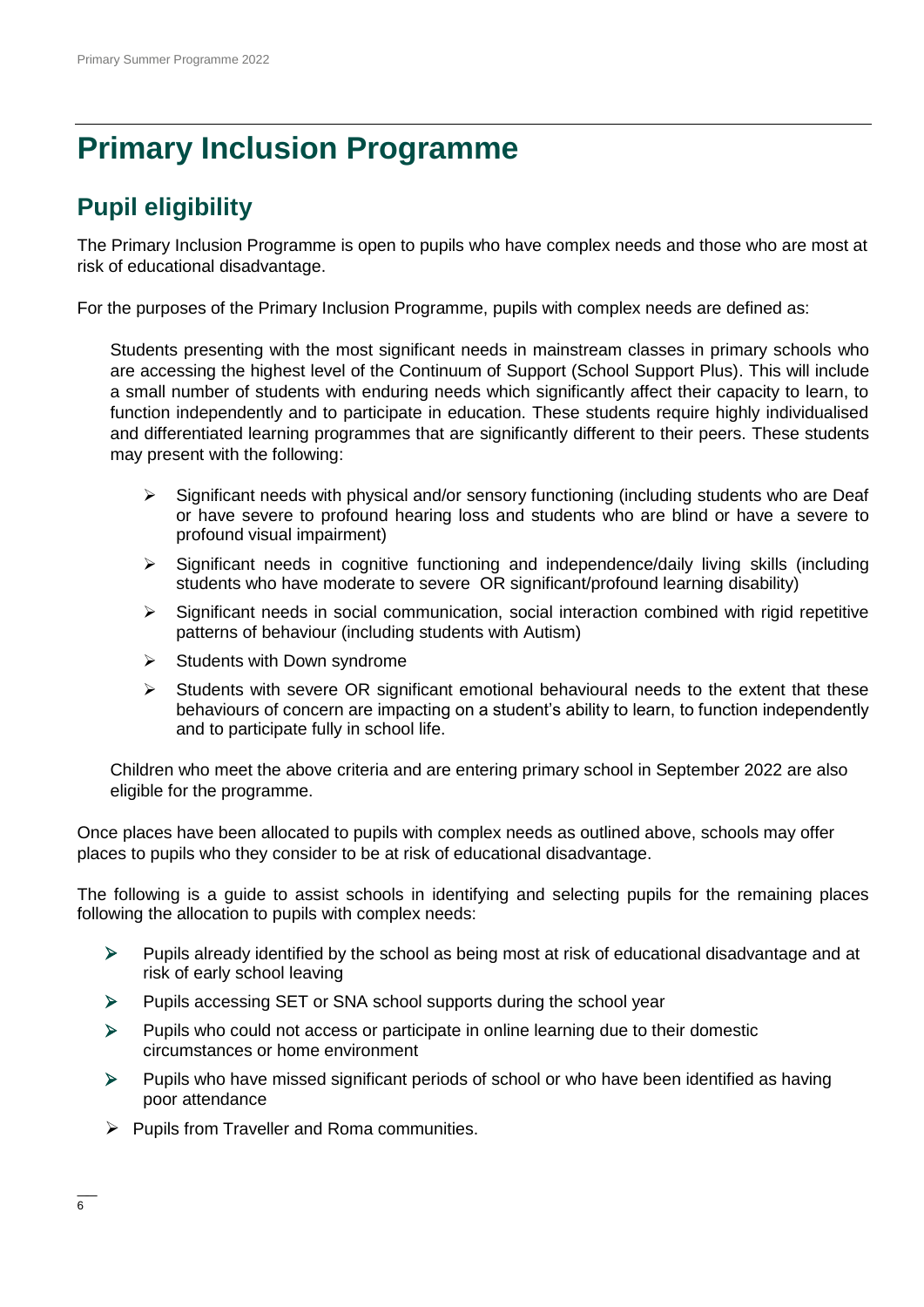The Inclusion Programme also offers an opportunity for schools to address the needs of migrant students such as addressing English language skills and integration, including students who have recently arrived in Ireland from the Ukraine.

The above criteria are not prescriptive but are intended as a guideline. Schools are best placed and have the autonomy to determine which pupils are most likely to be at risk of educational disadvantage. Schools are also best placed to determine how this programme will be run to meet the needs of their cohort of pupils.

**A Home-based programme will be available for pupils with complex needs where the schoolbased programme is unavailable.**

#### <span id="page-6-0"></span>**Duration of Programme**

The Primary Inclusion Programme should run for at least 2 weeks and for a maximum of 3 weeks during the school summer holidays. The programme cannot run on weekends or on a Bank Holiday.

#### <span id="page-6-1"></span>**Staffing allocation - Number of groups**

Schools can form Primary Inclusion Programme pupil groups of up to 12 pupils supported by 1 teacher and 1 SNA. Staffing allocations are based on enrolment

| <b>Enrolment</b> | <b>Teachers</b> | <b>SNAs</b>    | <b>Number of Pupil</b><br><b>Groups</b> |
|------------------|-----------------|----------------|-----------------------------------------|
| Under 300        |                 |                |                                         |
| $300 - 599$      | 2               | $\overline{2}$ | 2                                       |
| 600-899          | 3               | 3              | 3                                       |
| $900 +$          |                 |                |                                         |

If more than 50% of maximum student allocation of places are assigned to pupils with complex needs the school may form additional group(s) by selecting the option of forming additional group(s) in the online registration portal.

#### <span id="page-6-2"></span>**Minimum pupil numbers required**

It is anticipated that there should be a minimum of 6 pupils per class in the Primary Inclusion Programme.

The Department's approach is intended to be flexible so as to maximise the number of schools participating. If schools have any queries in relation to minimum thresholds please contact [schoolsummerprogramme@education.gov.ie](mailto:schoolsummerprogramme@education.gov.ie)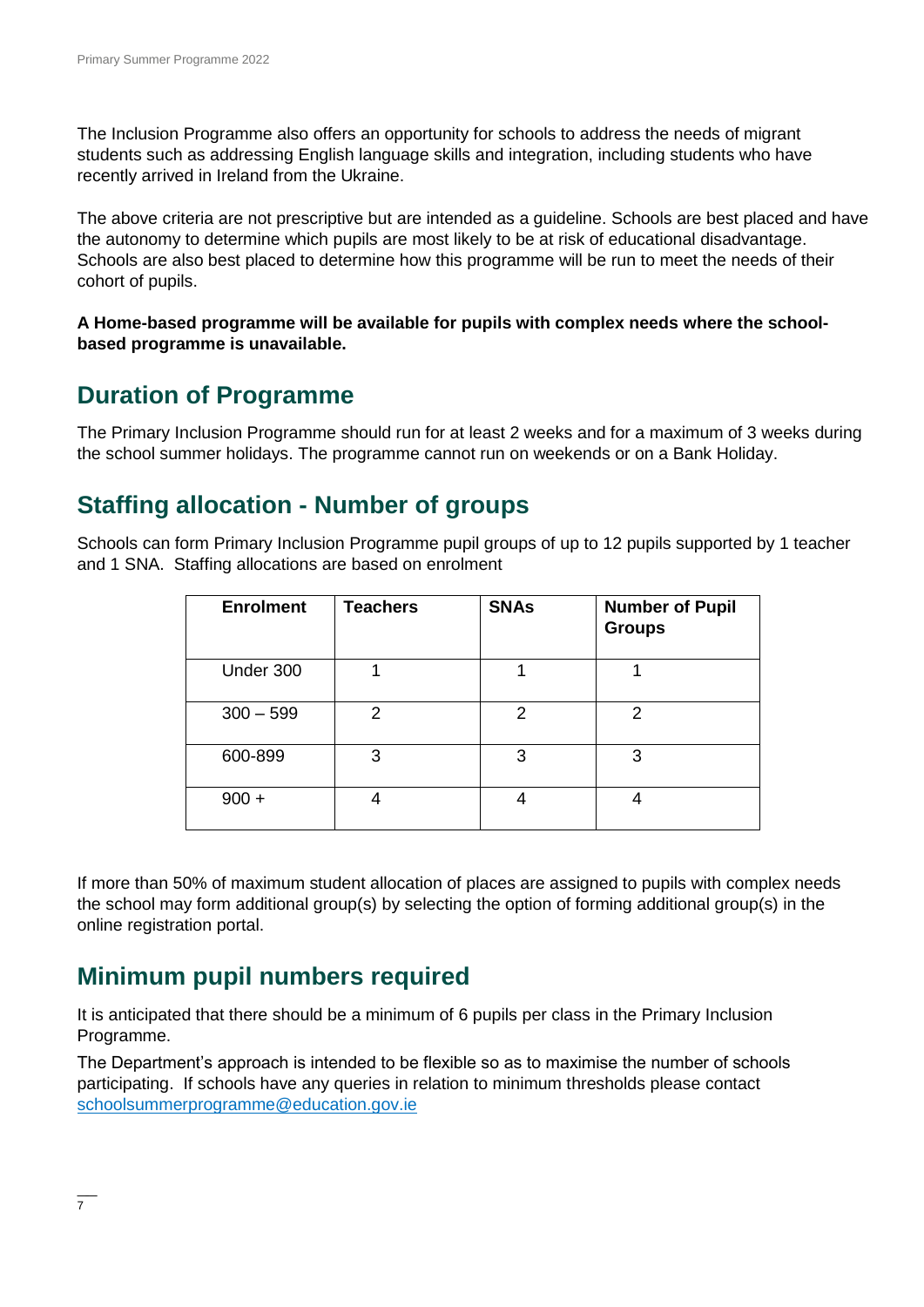## <span id="page-7-0"></span>**Special Class and Special School Programme**

### <span id="page-7-1"></span>**Pupil eligibility**

The Special Class and Special School Programme is open to all pupils attending special classes and special schools.

If the number of places available on this programme is less than the number of pupils enrolled in a school, schools should focus on pupils that have difficulty accessing the home-based programme.

**A home-based programme will be available for pupils with complex needs where the schoolbased programme is unavailable.**

#### <span id="page-7-2"></span>**Duration of programme**

The programme should run for at least 2 weeks and for a maximum of 5 weeks during the school summer holidays. The programme may not be run on weekends or on a Bank Holiday.

#### <span id="page-7-3"></span>**Staffing allocation**

Staffing resources (teachers and SNAs) for the Special Class and Special School Pogramme are the same as those provided for the participating children during the normal current school year, having regard to the prevailing Pupil Teacher Ratio and, subject to the full participation of the relevant students.

#### <span id="page-7-4"></span>**Minimum pupil numbers required**

Schools are asked to note that classes should be comprised of a minimum of four children **enrolled** in the special class to participate in the Special Class and Special Schoool Programme However, the Department's approach is intended to be flexible so as to maximise the number of schools participating. If schools have any queries in relation to minimum thresholds please contact [schoolsummerprogramme@education.gov.ie](mailto:schoolsummerprogramme@education.gov.ie)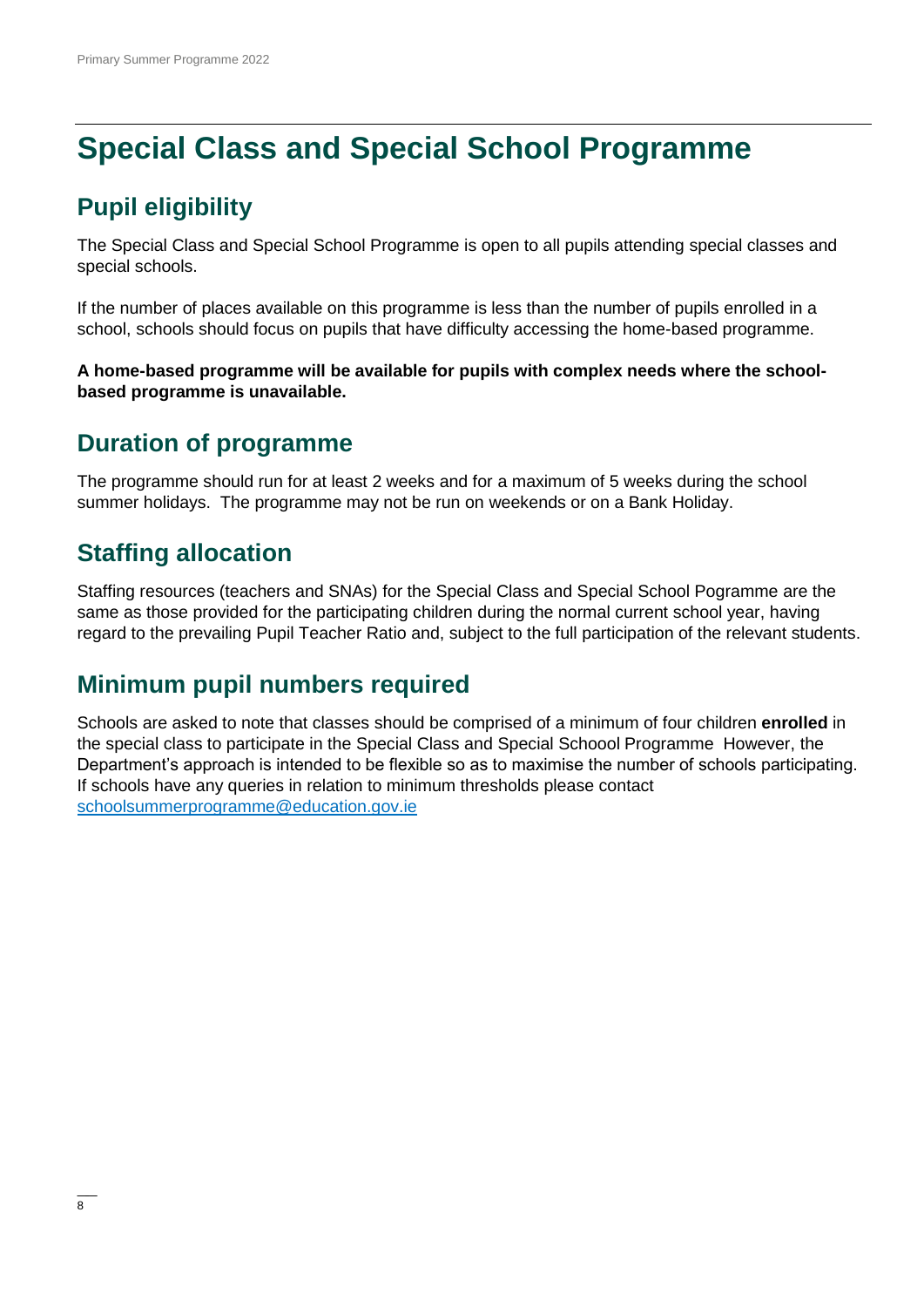### <span id="page-8-0"></span>**Literacy and Numeracy Summer Camp Programme/Campaí Samhraidh**

### <span id="page-8-1"></span>**Pupil eligibility**

Schools are free to target the cohort of pupils they feel will benefit from the experience, taking due cognisance of the importance of early intervention and pupils' individual needs. Schools may allocate places to any age range, including  $6<sup>th</sup>$  class.

#### <span id="page-8-2"></span>**Duration of programme**

Schools can choose to run up to 2 literacy and numeracy camps/campaí samhraidh of 1 week's duration each during the school summer holidays. The camps may not be run on a weekend or a Bank Holiday.

### <span id="page-8-3"></span>**Staffing allocation**

Schools can support up to 36 pupils per week each week, with each camp supported by 1 teacher for every 12 pupils. Schools may also apply to run camps comprising 2 teachers for 24 pupils.

The DEIS Primary literacy and numeracy camps/campaí samhraidh must be taught by registered teachers.

The design of the Summer Camp, in line with the Framework set out in the **Camp Handbook** will be decided by each school, based on their pupils' needs. The programme is funded to target educational and social disadvantage. It seeks to assist pupils who are experiencing social or academic difficulties in language and numeracy who would benefit from a week-long Summer Camp with a very small teacherpupil ratio.

#### <span id="page-8-4"></span>**Minimum pupil numbers required**

Schools are asked to note that camps must be comprised of a minimum of 12 pupils to be considered eligible to participate in the DEIS Literacy and Numeracy Summer Camp Programme/Campaí Samhraidh.

### <span id="page-8-5"></span>**Staff training**

Training sessions for the delivery of the Literacy and Numeracy/Campaí Samhraidh Programme for DEIS primary schools will be hosted by Dublin West/Navan Education Centres. Further details will issue to all participating schools.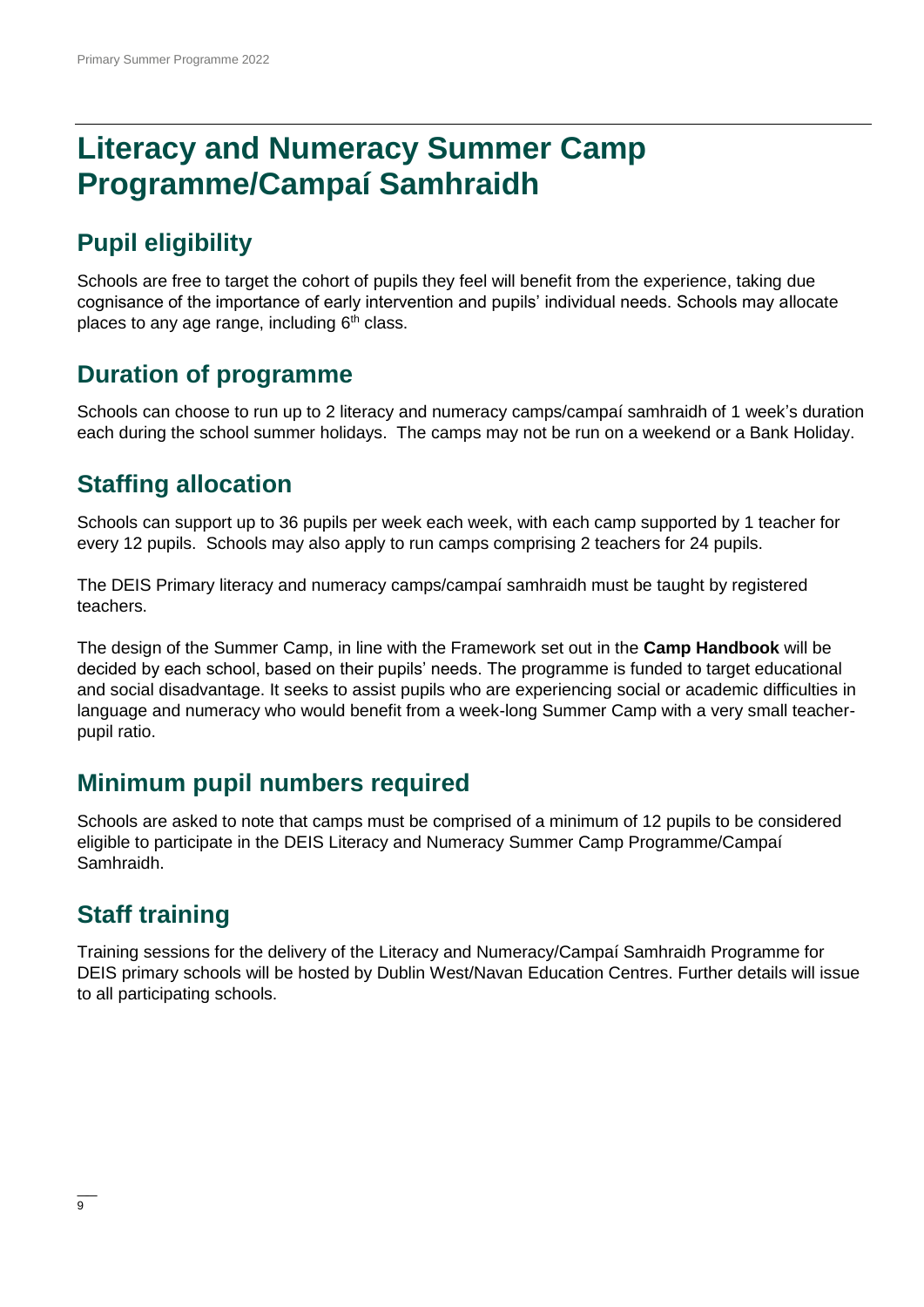## <span id="page-9-0"></span>**Application process**

#### <span id="page-9-1"></span>**Online Registration Portal**

Primary schools that wish to participate in the 2022 Summer Programme must register on the department's Online Registration Portal.

The portal will be open from 10.00am on Wednesday 04 May 2022 and the link published on [www.gov.ie/summerprogramme](http://www.gov.ie/summerprogramme)

Following registration, sanction letters will issue to schools for each programme from the Department outlining resources that have been sanctioned.

### <span id="page-9-2"></span>**Resource Allocation Appeals**

If a school has a query or wish to appeal for additional staffing including SNA support, they should contact schoolsummerprogramme@education.gov.ie setting out the basis of the appeal.

Appeals must be submitted no later than **5pm on Friday 01 July 2022**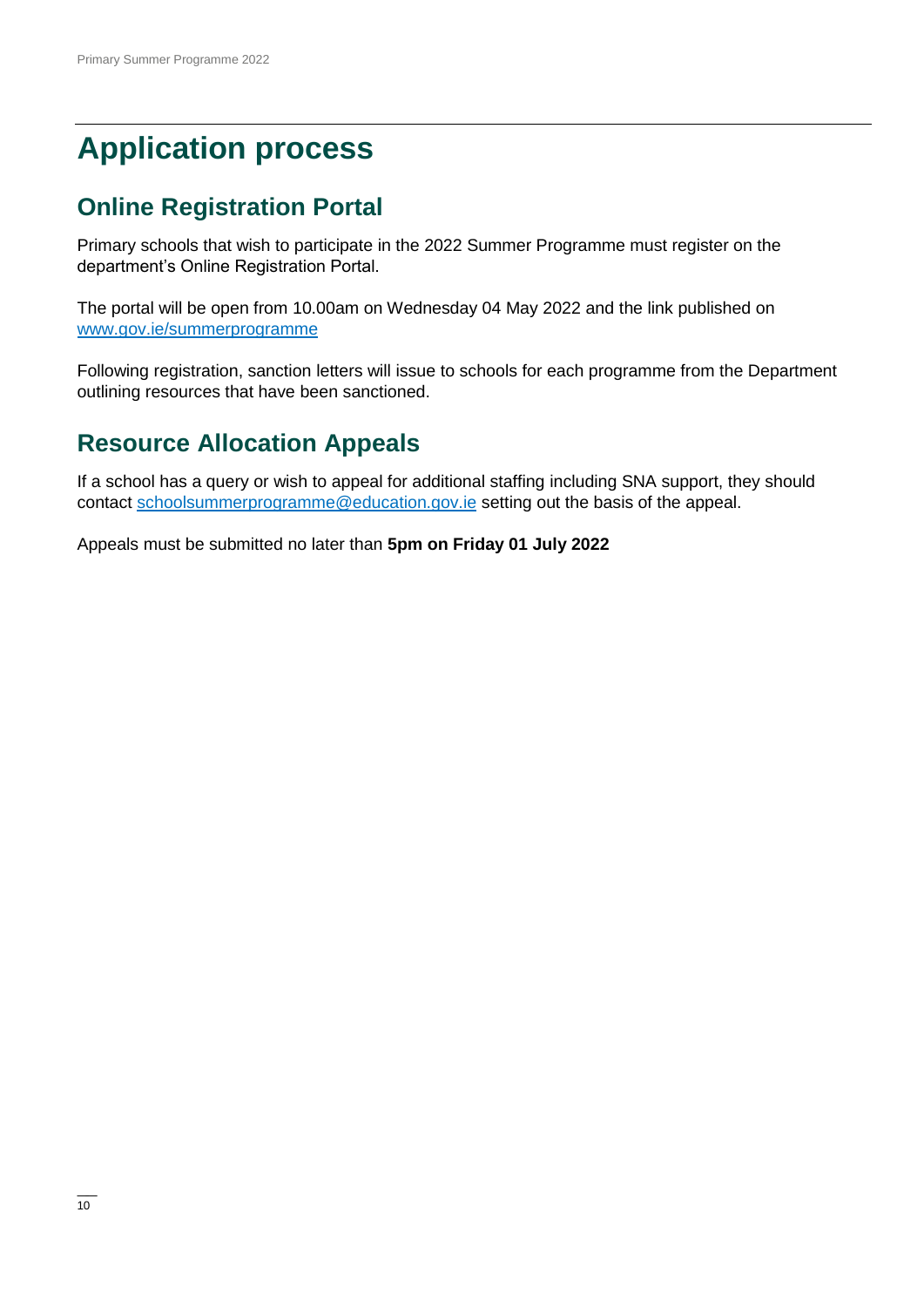### <span id="page-10-0"></span>**Staffing resources**

#### <span id="page-10-1"></span>**Overseer Role**

Each school must appoint one Overseer for the summer programme. The role of Overseer is not restricted to the school principal, but must be undertaken by a permanent teacher in the participating school. For teachers other than principals undertaking the Overseer role, it presents them with a valuable opportunity to develop whole-school leadership skills and to build up management experience for their own career progression.

The Overseer is not permitted to participate in the programme in a teaching role as they will be responsible for co-ordinating and leading the programme within the school.

The Overseer must be present for the full duration of the programme in order to deal with any issues that may arise.

The role of Overseer may be shared between more than one permanent teacher within the school. However, only one Overseer can work in that capacity at any one time. Each Overseer will be paid for the days/weeks of the programme that they work in the overseer role.

The Overseer role is not limited to, but will include the following duties:

- $\triangleright$  Acting as the point of contact for the Department and/or Education Centre and parents in relation to the summer programme
- $\triangleright$  Acting in a liaison role with other staff members working on the programme regarding any issues they might be experiencing
- $\triangleright$  Establishing and ensuring that their programme operates within resources as sanctioned by the **Department**
- $\triangleright$  Ensuring the current public health COVID-19 guidance and advice is adhered to by both pupils and summer programme staff
- $\triangleright$  Where applicable, ensuring school meals are provided to pupils enrolled in the summer programme.
- $\triangleright$  Where applicable, dealing with any issues relating to transport services for participating pupils
- $\triangleright$  Ensuring appropriate returns to the Department in respect of teacher, SNA, preparation hours and Overseer remuneration on or before published deadline dates.
- $\triangleright$  Ensuring staff involved with the payment process are issued with any relevant guidance documentation provided by the Department.
- $\triangleright$  Submitting claims to the Department or Education Centre for capitation and any transport costs.
- $\triangleright$  Ensuring that any summer programme evaluation material is completed and returned to the Department, including online evaluation questionnaires.

#### <span id="page-10-2"></span>**Preparation Hours**

Preparation hours will be allocated at 10 hours per programme per week for each week of the programme. The Special Class and Special School Programme will be allocated 12 hours per week for each week of that programme.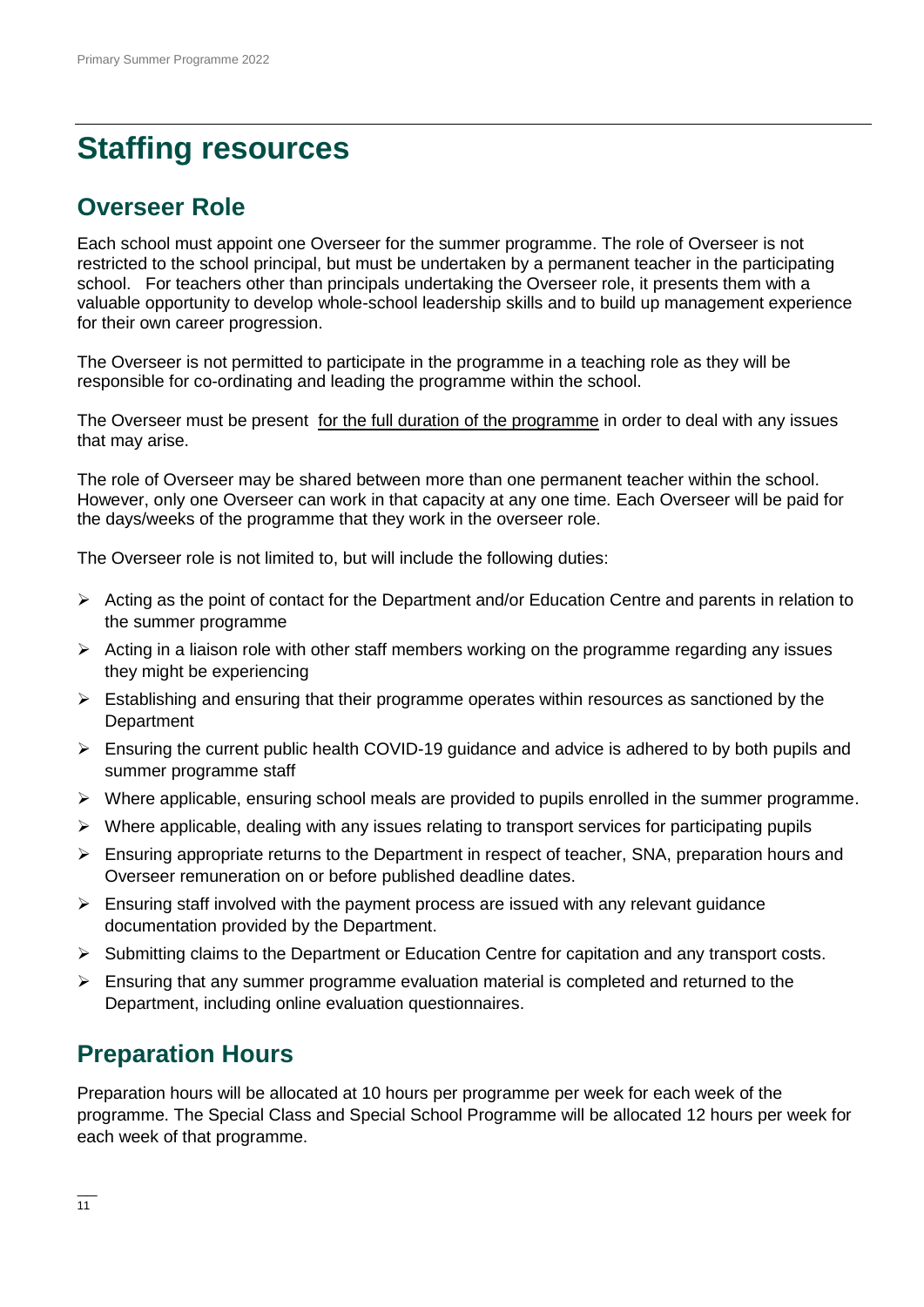Schools offering more than one programme will be provided with preparation hours for each programme.

Preparation hours can be undertaken by any teacher(s) employed by the school including the teacher appointed to the Overseer role. Similarly to the Overseer role, carrying out preparation hours presents teachers with a valuable opportunity to develop whole-school leadership skills and to build up experience for their own career progression.

The total preparation hours can be allocated to more than one teacher. It is envisaged that the bulk of preparation hours will be used prior to the commencement of the summer programme.

Preparation hours may be used for some or all of the following activities:

- $\triangleright$  Recruiting staff to work on the summer programme
- $\triangleright$  Where schools are using external staff, establish procedures to facilitate the transfer of relevant pupil information, appropriate planning documentation and details of school policies and procedures to new staff or to staff who are unfamiliar with the pupils
- $\triangleright$  Identifying target pupils to enrol on the summer programme and communicate with their parents/guardians
- Familiarise teachers/SNAs with guidance materials and resources provided by the Department
- $\triangleright$  Develop a timetable for the summer programme
- $\triangleright$  Where required, make arrangements for transport
- $\triangleright$  Support the Overseer in making appropriate returns to the Department in respect of staff remuneration on or before published deadline dates

#### <span id="page-11-0"></span>**Recruitment of external staff**

With the exception of the Overseer role which must be undertaken by permanent teacher(s) in the participating school, schools can employ teachers and/or SNAs from outside of their school if the staff normally employed by the school are not available for any/all of the summer programme.

The Teaching Council and Irish Primary Principals Network (IPPN) will promote the summer programmes with this year's graduate teachers, Professional Masters of Education (PME) student teachers and undergraduate students registered under Route 5 to increase the supply of available teachers this summer. More information is available for each category of teacher in the relevant sections below.

To help teachers and SNAs identify summer programme vacancies in schools, the IPPN has created Summer Provision Noticeboards. These noticeboards can be viewed by creating an account on [www.educationposts.ie](http://www.educationposts.ie/) This will help schools to find relevant staff in their local area.

Schools must comply with standard recruitment and vetting procedures in the employment of all staff.

#### <span id="page-11-1"></span>**Recruitment of graduate teachers**

Graduate teachers can work on the summer programme where they have commenced their registration process with the Teaching Council and where the following conditions are fulfilled: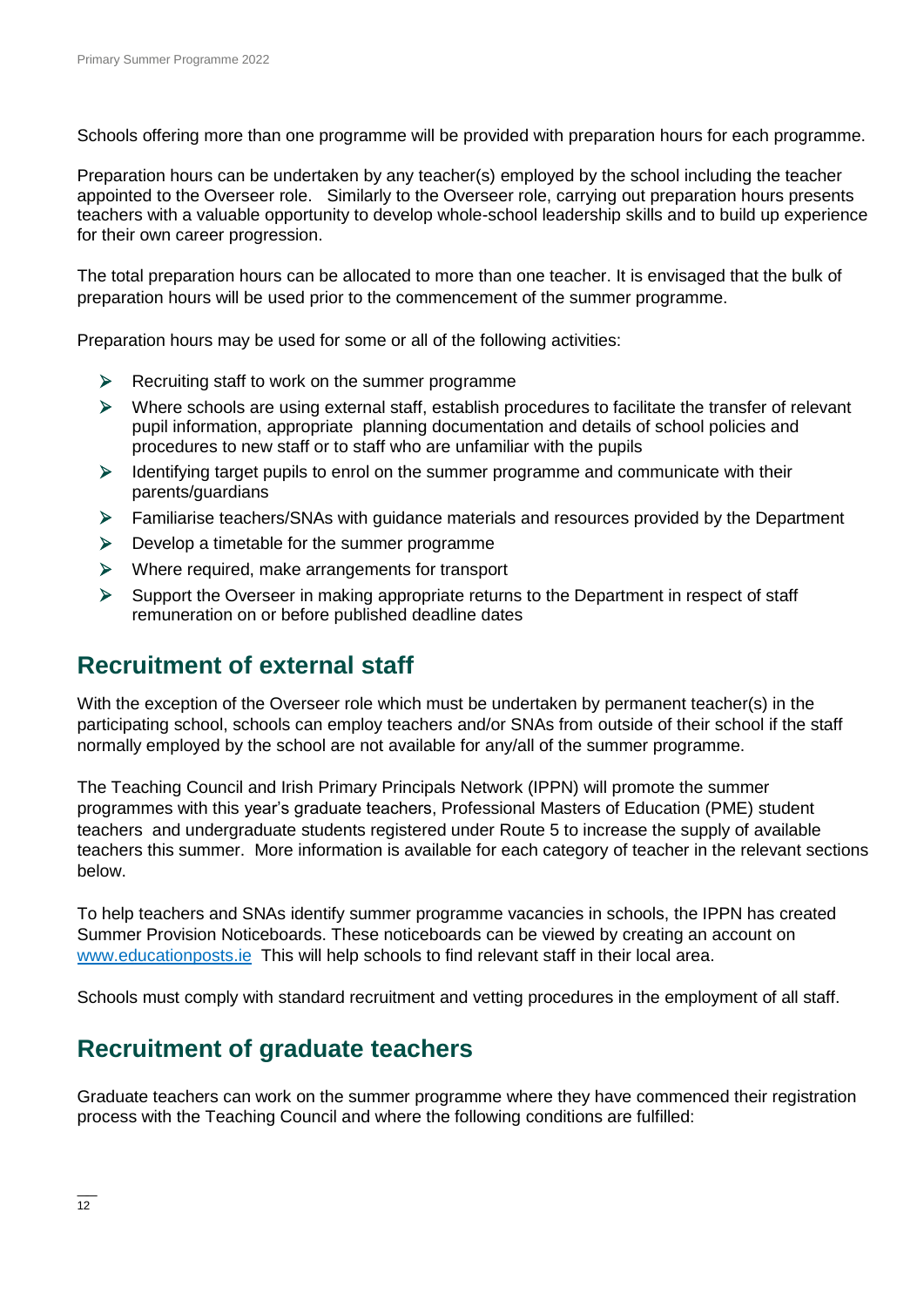- 1. They have received their final results from their HEI confirming they are eligible for registration with the Teaching Council
- 2. Garda vetting has been completed as part of their application for registration with the Teaching Council.
- 3. Their registration with the Council will be finalised prior to 07 October 2022.

Teachers who meet the above conditions will be paid at the qualified rate for their participation if they are teaching in the same sector

#### <span id="page-12-0"></span>**Recruitment of PME student teachers**

A PME student teacher registered with the Teaching Council under Route 3 Further Education can work on the summer programme.

PME student teachers currently in Year 1 of the programme, who have applied for registration with the Teaching Council under Further Education, can be engaged by primary schools where the following conditions are fulfilled:

- 1. Garda vetting has been completed as part of their application for registration with the Teaching Council.
- 2. Their registration with the Council under Further Education will be finalised prior to 07 October 2022.

PME student teachers registered with the Teaching Council under the Further Education route will be paid at the modified rate for work on the summer programme.

#### <span id="page-12-1"></span>**Recruitment of undergraduate student teachers**

Student teachers who are:

- currently in Year 3 of a four-year undergraduate teacher education programme or;
- currently in Year 3 or Year 4 of a five-year undergraduate teacher education programme

can work on the summer programme where they have commenced their registration process with the Teaching Council and where the following conditions are fulfilled:

- 1. Garda vetting has been completed as part of their application for registration with the Teaching Council.
- 2. Their registration with the Council under Route 5 Student Teachers will be fulfilled by 07 October 2022.

A student teacher registered with the Teaching Council under Route 5 can be engaged by primary or post-primary schools.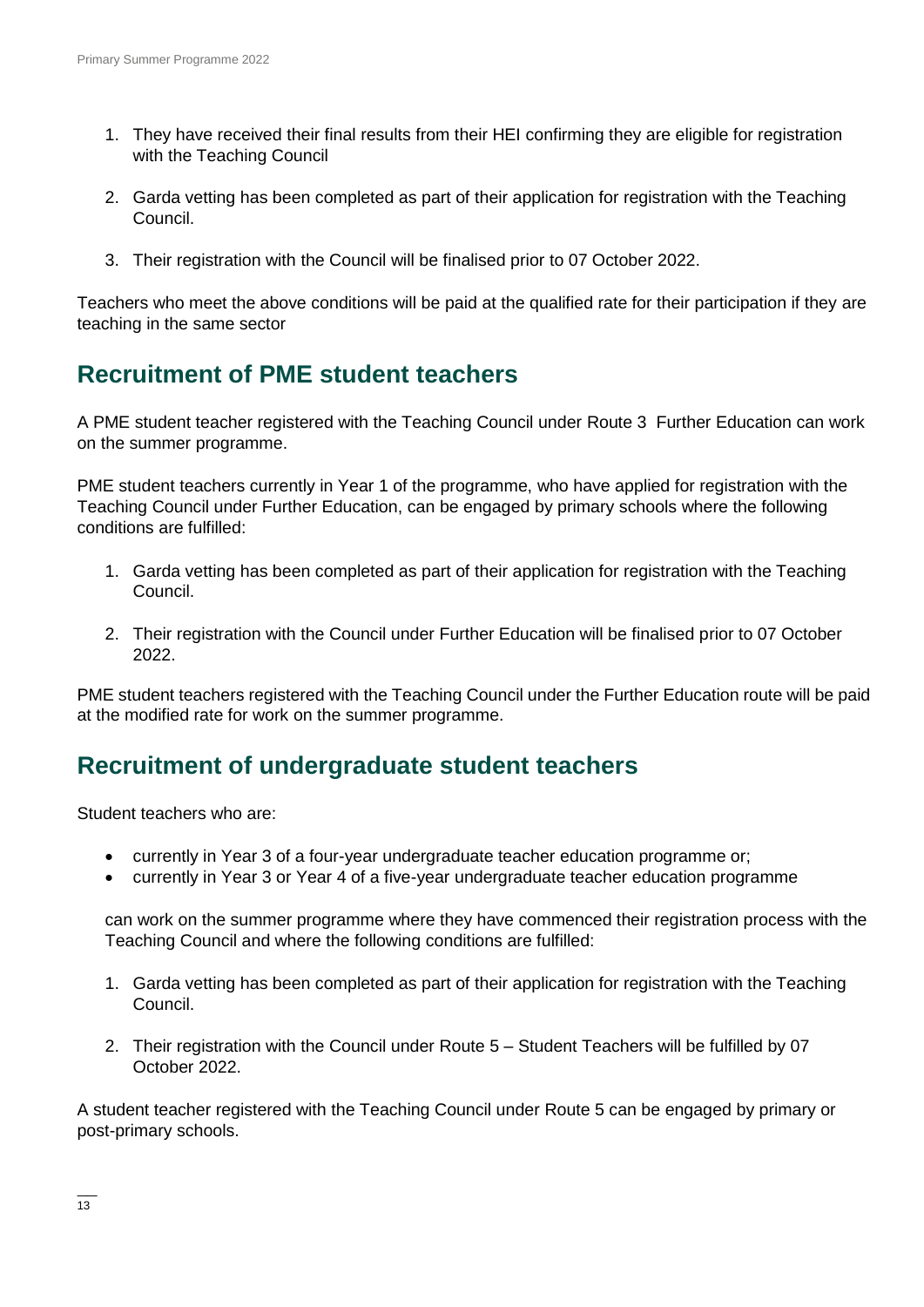Undergraduate student teachers registered with the Teaching Council under Route 5 will be paid at the modified rate for work on the summer programme.

Graduate teachers, PME student teachers and Route 5 undergraduate student teachers will be paid in the same manner as substitute staff.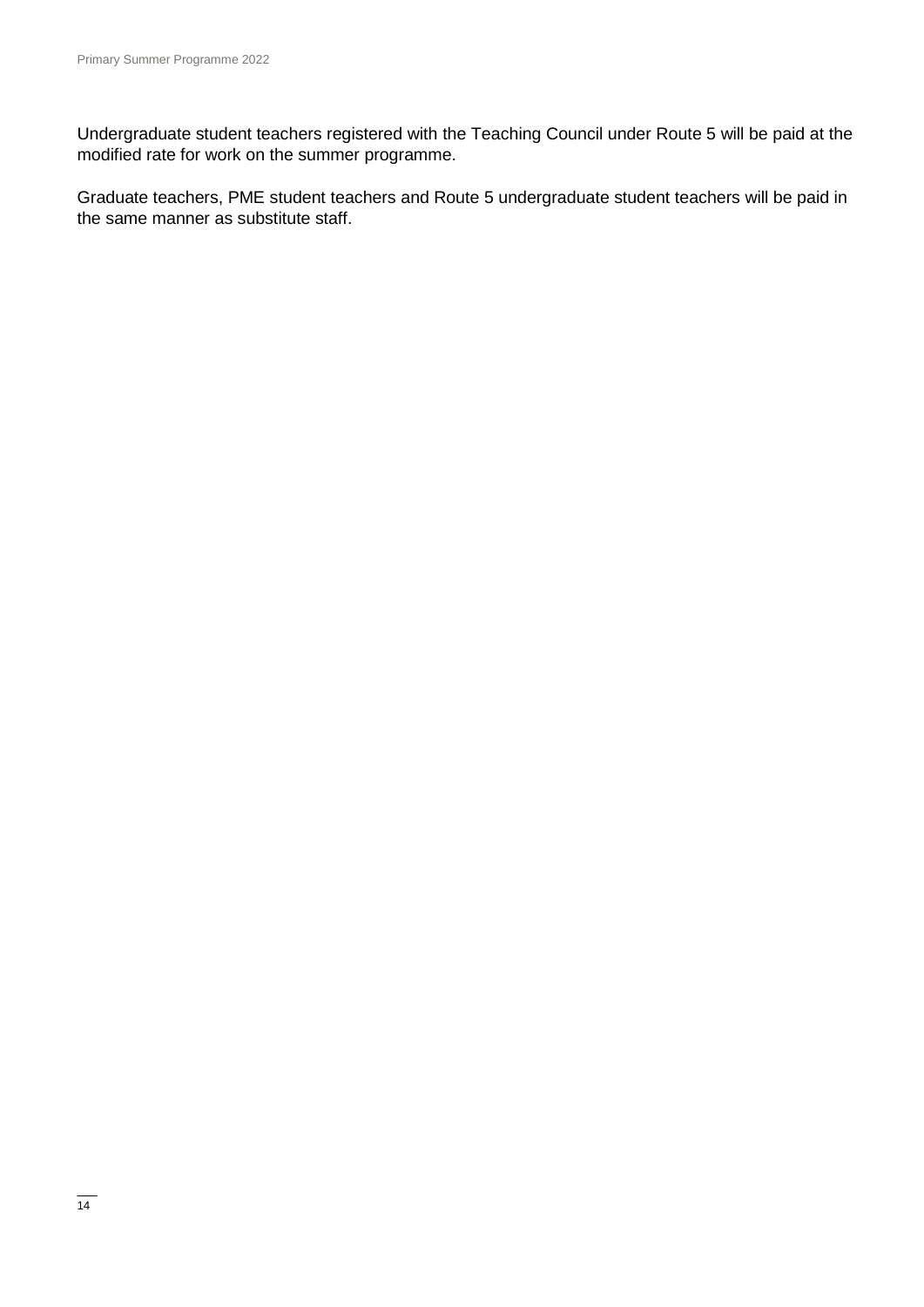## <span id="page-14-0"></span>**Staff information**

#### <span id="page-14-1"></span>**Payment rates**

Overseers, teachers and SNAs who work on the programme will be paid for this work based on what they are normally paid during the school year, i.e. their personal rate.

Preparation hours will be paid in the same way.

An online portal will be available to schools to submit payment claims this year to simplify the process. The Department will endeavour to reduce payment times this year for all complete payment claims submitted before published deadline dates. The Department will process payments to teachers and SNAs as completed payment claims are submitted over the summer period.

#### <span id="page-14-2"></span>**Substitute rates of pay**

Contracted teachers and SNAs will be paid additional remuneration based on what they are normally paid during the school year i.e. their personal rate. All others will be paid a daily/hourly rate of pay.

#### <span id="page-14-3"></span>**Eligibility of teachers/SNAs on approved leave**

A teacher or SNA who is availing of approved paid or unpaid leave from his/her employment during the period of the summer programme is not eligible to participate. However, a teacher or SNA who is on career break or who is job sharing may be employed as a teacher or SNA during the period of the programme. Job sharing teachers or SNAs can participate full time in the summer programme; however they must work in accordance with their normal working pattern. i.e. 3 days, 2 days, week on/week off

#### <span id="page-14-4"></span>**Retired teachers**

Teachers who have retired on medical grounds Strands 1 and 2 cannot participate in the summer programme.

Teachers retired under Strand 3 may participate in the summer programme. Please note they are subject to the restrictions of the pension scheme governing their retirement.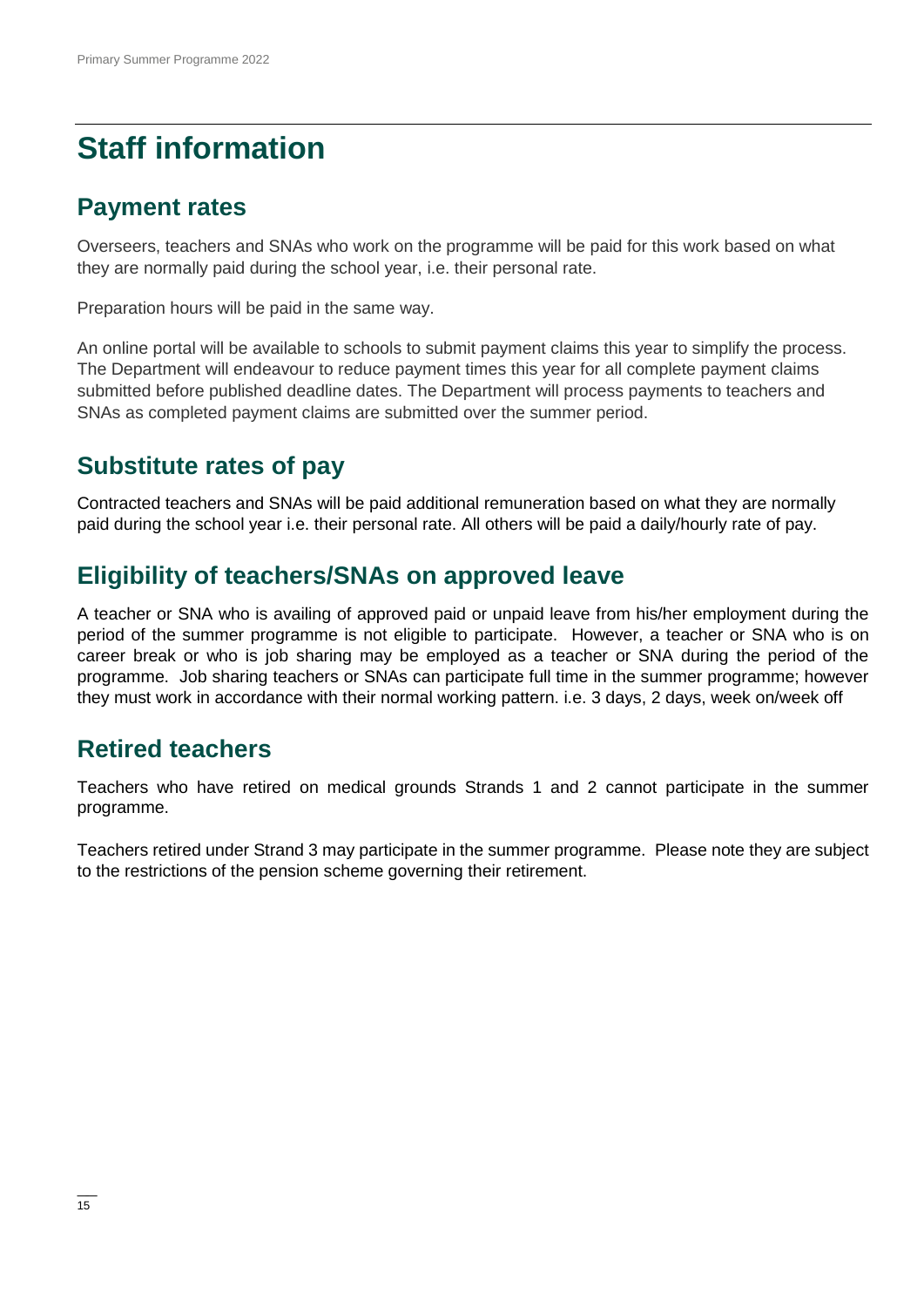### <span id="page-15-0"></span>**Payment process**

For the 2022 programme, participating schools will utilise the Department's Esinet system to submit claims. This will allow claims to be processed on an ongoing basis during the summer, and reduce the reliance on paper-based claims.

The Principal or Local Administrator is to re-assign Data Approver and Data Entry roles within the school for the purposes of the summer programme.

It will be important that all payment claims are submitted by published deadline dates to ensure staff are paid on time.

Guidance and support will be provided by the Department throughout the process. Further details on how claims can be submitted will be issued to participating schools in due course.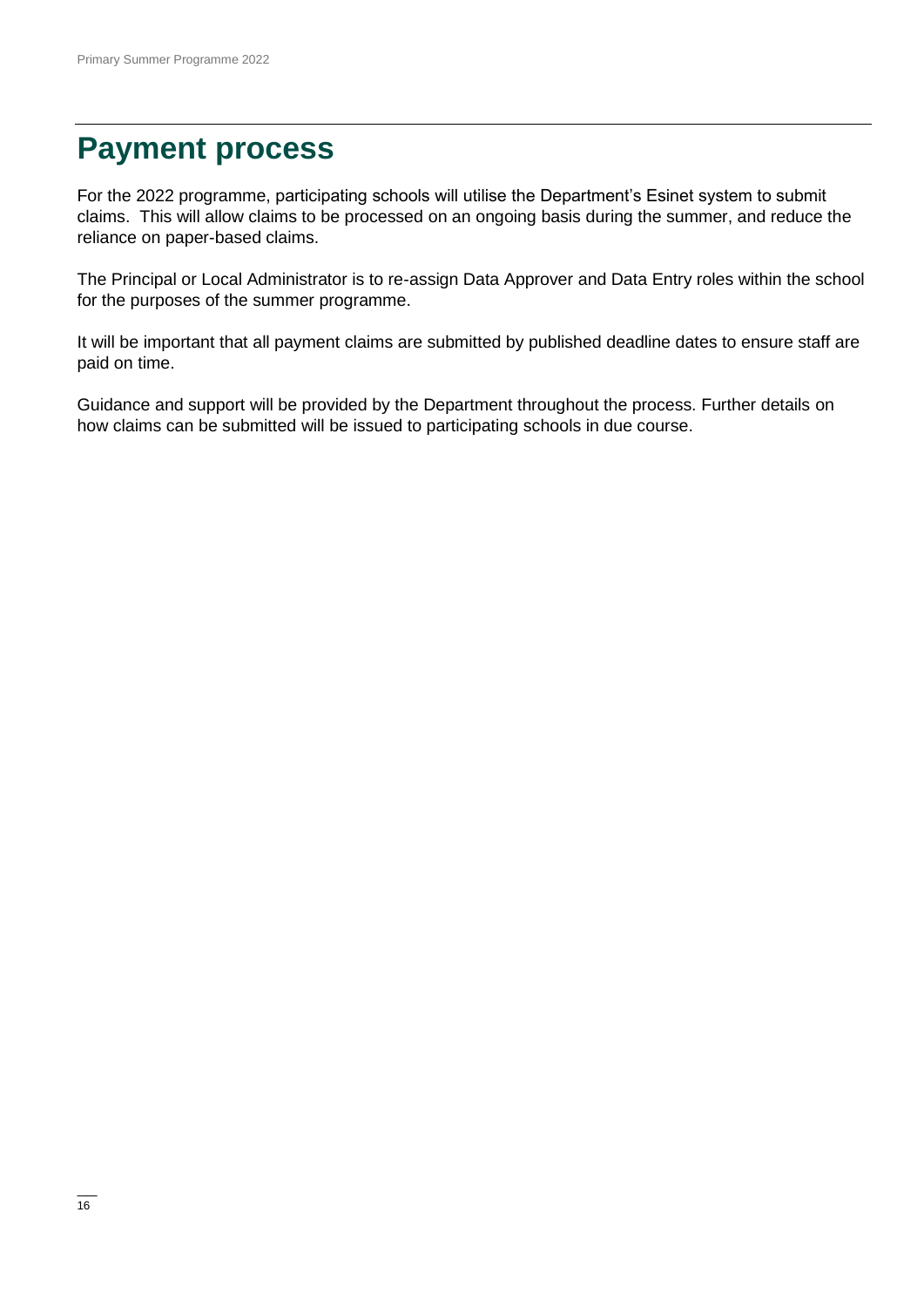## <span id="page-16-0"></span>**Additional supports**

### <span id="page-16-1"></span>**Capitation**

A non-pay grant of €30 per pupil per week will be paid to all schools participating in the Primary Inclusion Programme and the DEIS Literacy and Numeracy Camps.

A non-pay grant of €60 per pupil per week will be paid to all schools participating in the Special Class and Special School Programme.

#### <span id="page-16-2"></span>**Transport**

- **Special Educational Needs (SEN) School Transport Scheme** 
	- SEN Transport Scheme services may be available to pupils with complex needs that normally avail of the SEN Transport scheme. Where the transport is not available, grant funding will be provided to parents in the form of the Special Transport Grant (STG).

This grant is calculated based on the number of days the child attends school which is confirmed by the school completing a statement of attendance form at the end of the programme. This form must be signed by the school principal and forwarded to the School Transport Section in advance of any payment being made.

Where a school registers for the Summer Programme they will receive a link to a form which must be completed and returned to the Department's School Transport section as soon as possible after registration if SEN services are required for pupils.

#### **Mainstream School Transport**

It is important to note that the Department's Primary School Transport Scheme will not operate for the duration of the summer programmes in 2022.

Where transport to and from a **primary summer programme** is identified as a barrier for certain pupils to attend the programme, schools may make their own local transport arrangements and claim the associated costs from the Department up to a maximum of  $\epsilon$ 1,750 per week.

Transport should only be arranged for those pupils who are already availing of school transport under the Department's Primary School Transport Scheme.

All claims in respect of transport costs must be accompanied by:

- $\triangleright$  the appropriate receipts e.g. private bus company receipts, taxi receipts
- $\triangleright$  names of pupils who were provided with transport to and from the summer programme and
- $\triangleright$  confirmation that they are currently availing of the primary school transport scheme

and submitted to [summerschemeclaim@education.gov.ie](mailto:summerschemeclaim@education.gov.ie) once the programme has concluded.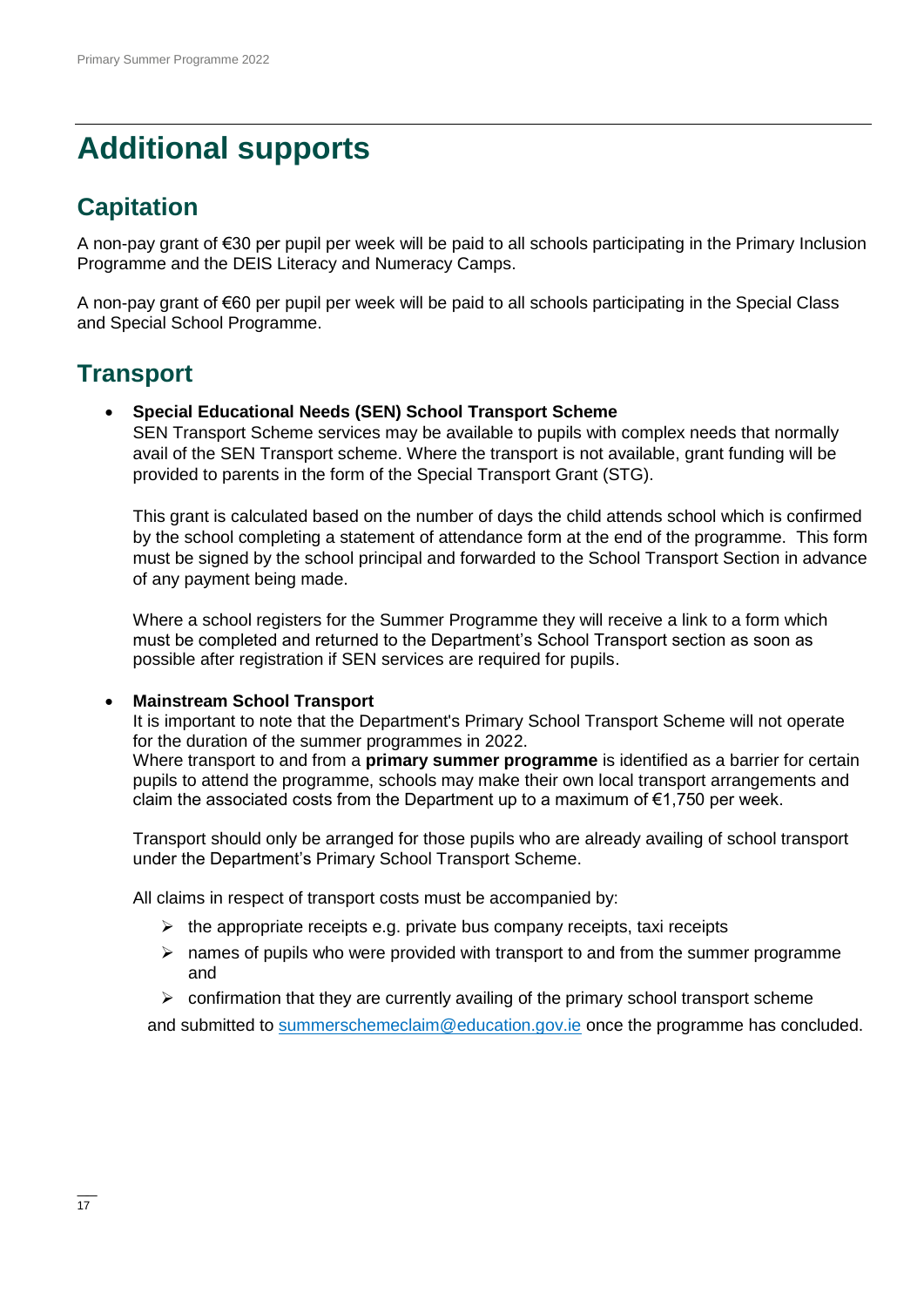### <span id="page-17-0"></span>**Further information**

#### <span id="page-17-1"></span>**Irish language**

<span id="page-17-2"></span>It is important that Irish is the sole language of communication in the Irish-medium programmes.

#### **Public Health Guidelines**

Schools are required to operate summer programmes in accordance with any current public health advice and guidelines. The most up to date information is published on the HSE website at: <https://www2.hse.ie/conditions/covid19/>

#### <span id="page-17-3"></span>**Length of school day**

#### <span id="page-17-4"></span>**Inclusion Programme and Special Class and Special School Programme**

The length of the school day for these two programmes is aligned with the normal school day as outlined in Circular 11/95.

#### <span id="page-17-5"></span>**DEIS Literacy and Numeracy Camps**

Activities for the DEIS literacy and numeracy camps will be provided for 22.5 hours over the course of the week

- $\triangleright$  The starting time for a camp is to be no later than 10 o'clock
- Four hours of instruction must be provided each day<br>
In addition to the four hours instruction a total of 30
- In addition to the four hours instruction, a total of 30 minutes is set aside each day for a fullysupervised lunch/break period